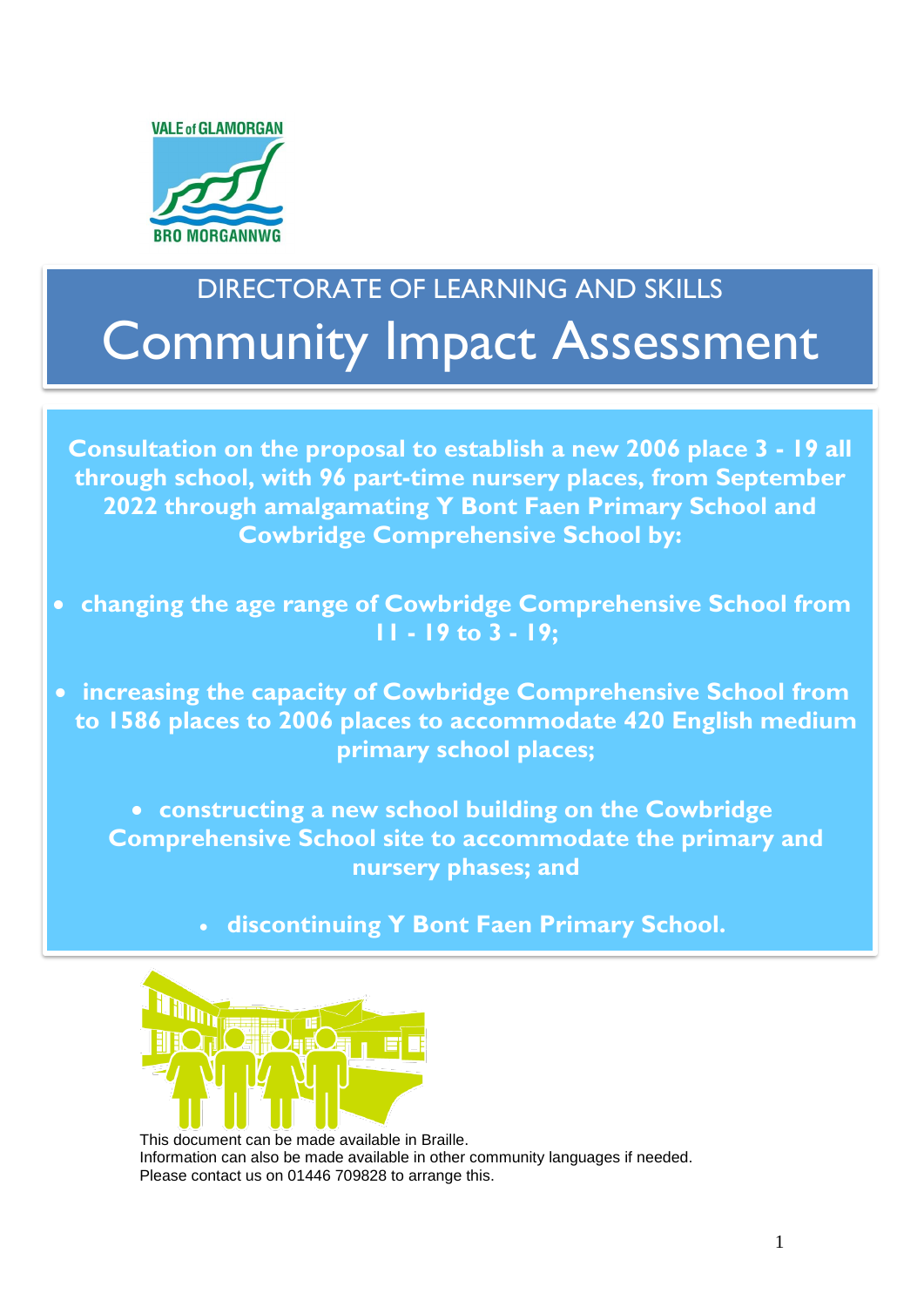| <b>Contents</b>             | <b>Pages</b> |
|-----------------------------|--------------|
| <b>Introduction</b>         | 3            |
| <b>National Context</b>     | 3            |
| <b>Local Policy Context</b> | $3 - 4$      |
| <b>Current Challenges</b>   | $4 - 5$      |
| <b>Community Profile</b>    | 5            |
| <b>Impact Assessment</b>    | $6 - 14$     |
| <b>Scoring Summary</b>      | 15           |
| <b>Conclusions</b>          | 15           |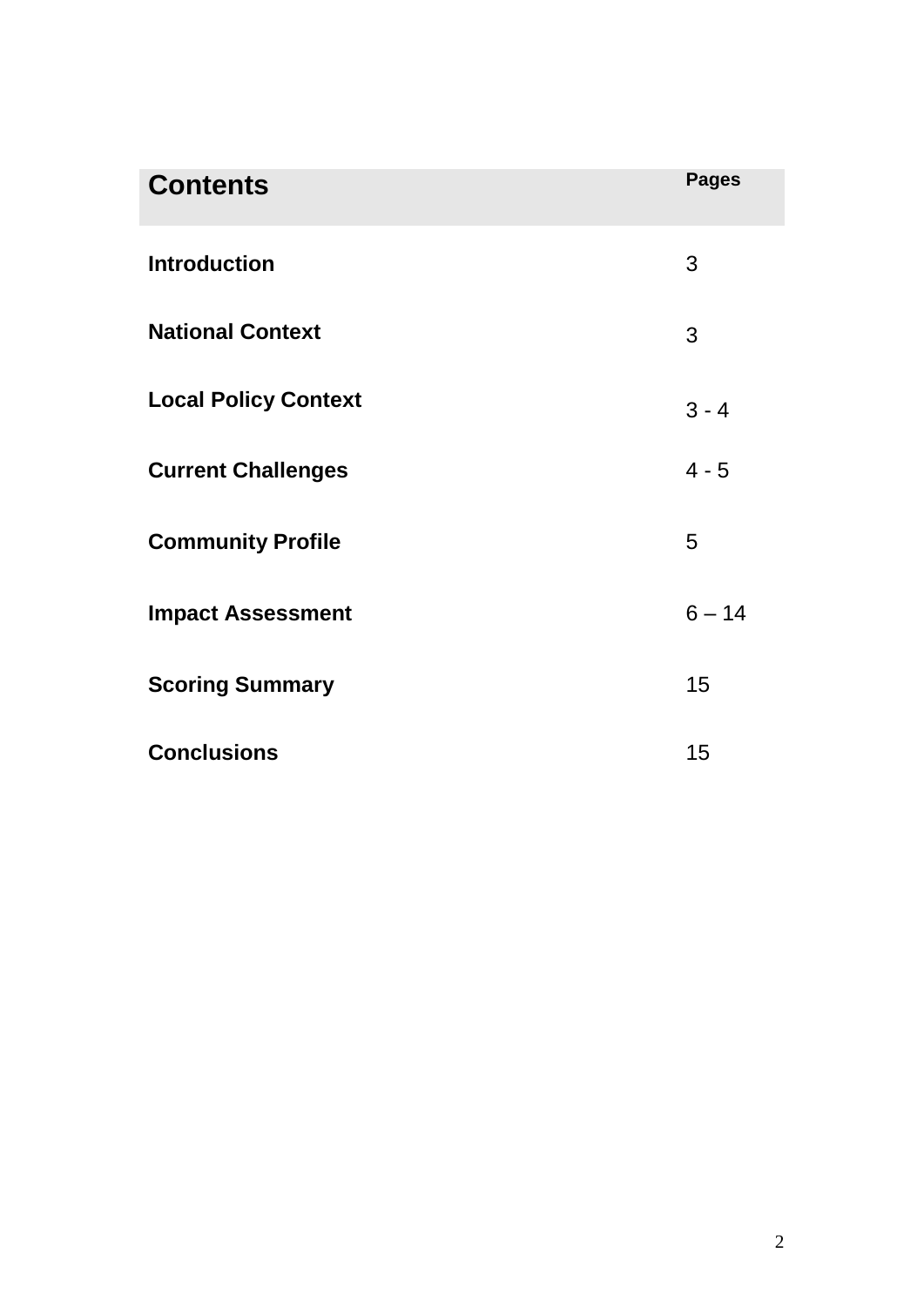# **1. Introduction**

The Vale of Glamorgan Council is committed to ensuring that all pupils within the Vale have every opportunity to attain the best possible outcomes. In order to achieve this ambition it is essential that we ensure schools remain sustainable, reflect the needs of our local communities, and are equipped with the best possible learning environments.

The Council is committed to ensuring that consultations are meaningful, relevant and appropriate for the communities that are involved, and the Council has a duty of care to ensure that proposals are clear, transparent, and reflective of those affected. This is a vision that can only be realised by working in partnership with schools, governors, parents and the wider communities we all serve.

The proposal is to establish a new 2006 place 3 - 19 all through school, with 96 part-time nursery places, from September 2022 through amalgamating Y Bont Faen Primary School and Cowbridge Comprehensive School by:

- changing the age range of Cowbridge Comprehensive School from 11 19 to 3 - 19;
- increasing the capacity of Cowbridge Comprehensive School from 1586 places to 2006 places to accommodate 420 English medium primary school places;
- constructing a new school building on the Cowbridge Comprehensive School site to accommodate the primary and nursery phases; and
- discontinuing Y Bont Faen Primary School.

This proposal is considered under section 2.1 and 2.3 of the School Organisation Code (2018). Section 2.1 refers to the closing of a maintained school. Section 2.3 refers to Regulated Alterations of a school, which includes increasing the capacity of the school by at least 25% and extending the age range of a school by a year or more. The new school building would be within 1.609344 kilometres (1 mile) of the existing school.

### **2. National Context**

The key statutory guidance for local authorities in developing statutory proposals for changes for school organisation is in accordance with section 42 of the School Standards and Organisation (Wales) Act 2013 and the School Organisation Code 2018. When considering proposals the Council must consider the impact on the local community, particularly in rural areas and in areas designated for communities' first programmes or successor programmes.

# **3. Local Policy Context.**

Echoing national policy outlined in the Well-Being of Future Generations (Wales) Act 2015, the Council has committed as part of the Corporate Plan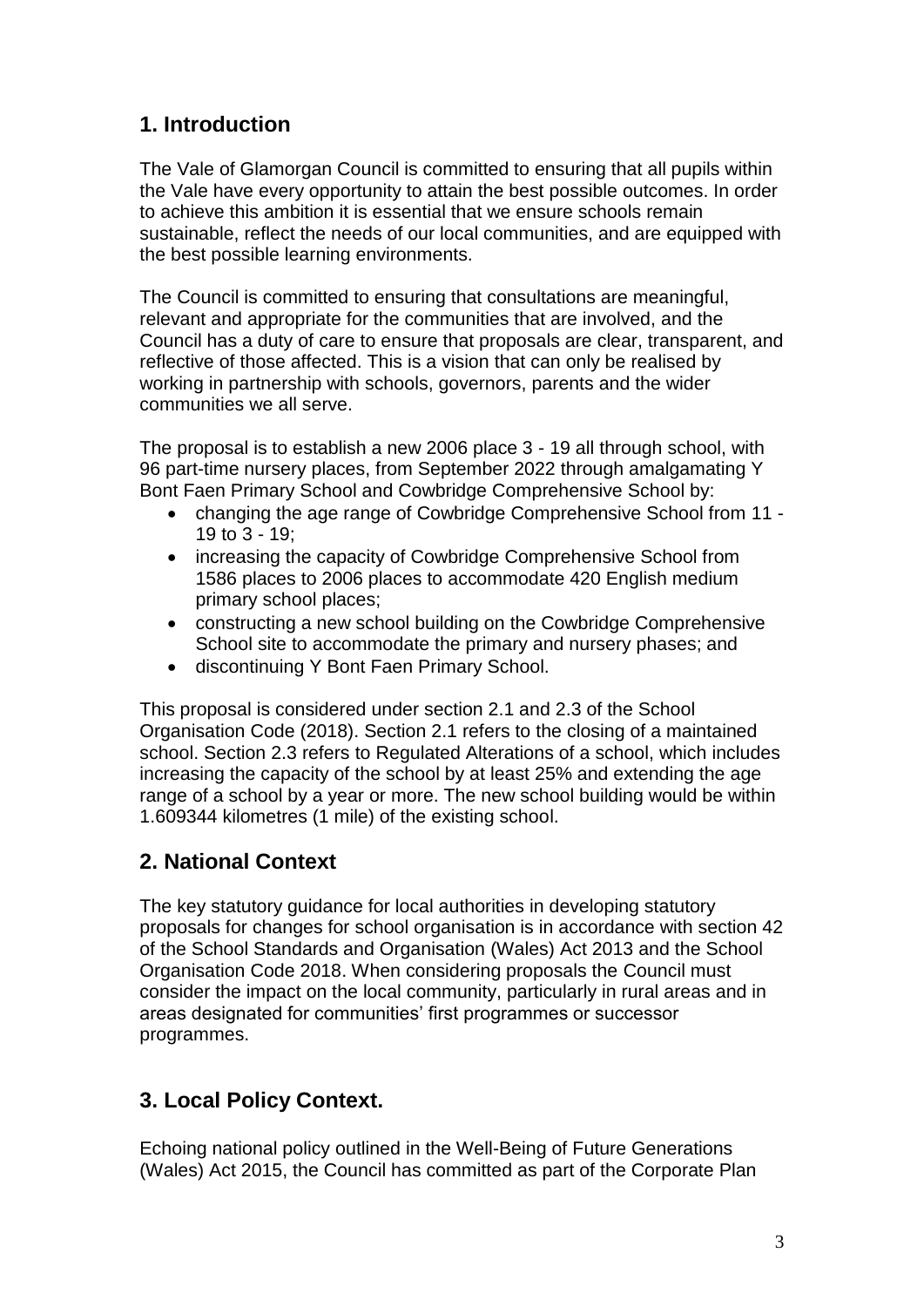2016-20 to achieving a vision of – **'Strong Communities with a bright future'**.

The Vale of Glamorgan is committed to achieving the objective of an 'Aspirational Vale' raising overall standards of achievement by modernising education in the Vale to ensure children and young people receive a first class education.

We believe that in order to achieve this it is important that we support teaching and learning outcomes by providing modern and fit for purpose buildings that meet the needs of modern day education. Schools need to be able to provide the best possible learning experience to make sure that children and young people have the best opportunities available to them and that they are able to reach their full potential.

## **4. Current Challenges**

The proposal would address a number of challenges and would:

- Streamlined primary to secondary admissions process with existing pupils automatically transferring to the secondary phase without submitting a new application.
- Ensure the Council is able to accommodate the future demand for English medium education in the area of Cowbridge.
- Provide innovative and creative learning environments which are adaptable to change and will challenge and support children to reach their full potential.
- Increase the level of community access and interaction through the use of the school's educational facilities whilst meeting the needs of the school.
- Enable provision in Cowbridge to further improve while catering for a greater pupil population.
- Create a consistent approach from foundation to 6th form phase in terms of school ethos and learning standards.
- A consistent vision and shared values across education phases.
- Shared professional learning community.
- Consistent engagement with parents across the primary and secondary phase.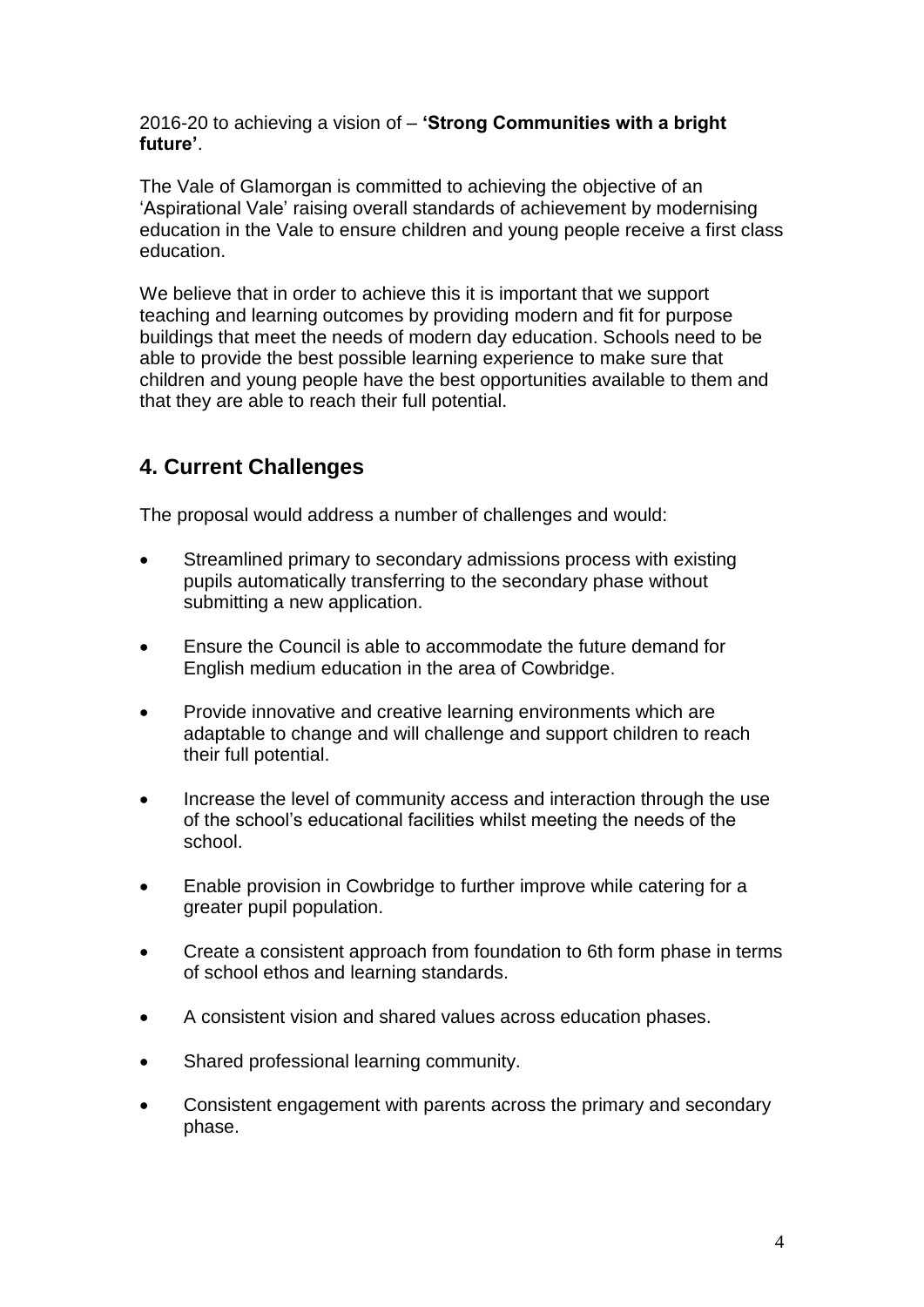- Expertise across the full age range.
- Professional development opportunities for staff within a through school environment.
- Increased focus on the key transitions particularly between Key Stage 2 and the secondary phase ensuring that gains in learning are built upon year by year with the minimum of disruption as the child moves through the learning structure(s).
- One single accountability and inspection regime, including a single Challenge Advisor from the Consortium.
- A single budget across the school, simplifying financial management.
- Opportunity to realise cost efficiencies from co-location on a single site and rationalisation of support service contracts such as grounds maintenance.
- Removal of duplication of data returns and pupil census data.
- The new building would meet BREEAM (Building Research Establishment Environmental Assessment Method) Excellent standards and be built to an EPC (Energy Performance Certificate) A rating.

# **5. Community Profile**

Y Bont Faen Primary School is an English-medium community school serving 3 to 11 year olds in the Cowbridge area. In terms of admissions, there are 30 pupils per year group with a total capacity of 210 pupils. The school also accommodates 60 part-time nursery places.

Cowbridge Comprehensive School is an English-medium community school serving 11 to 19 year olds in the Cowbridge area. In terms of admissions, there are 240 pupils per year group with a total capacity of 1586 pupils.

Y Bont Faen Primary School is in the centre of Cowbridge town and Cowbridge Comprehensive School is on the edge of Cowbridge town. The town lies on a Roman settlement and some of its walls from the medieval age survive. Cowbridge hosts an annual food and drink festival, a music festival and is home to many sporting teams.

The Cowbridge 1 Ward has a population of 1,629 (Office of National Statistics, 2019). According to the 2014 Welsh Index of Multiple Deprivation (WIMD) Cowbridge 1 is ranked 1649 out of 1909 Lower Super Output Areas (LSOAs) in Wales, placing it amongst the 50% least deprived. Only 6% of working age people within Cowbridge 1 are in receipt of employment-related benefits.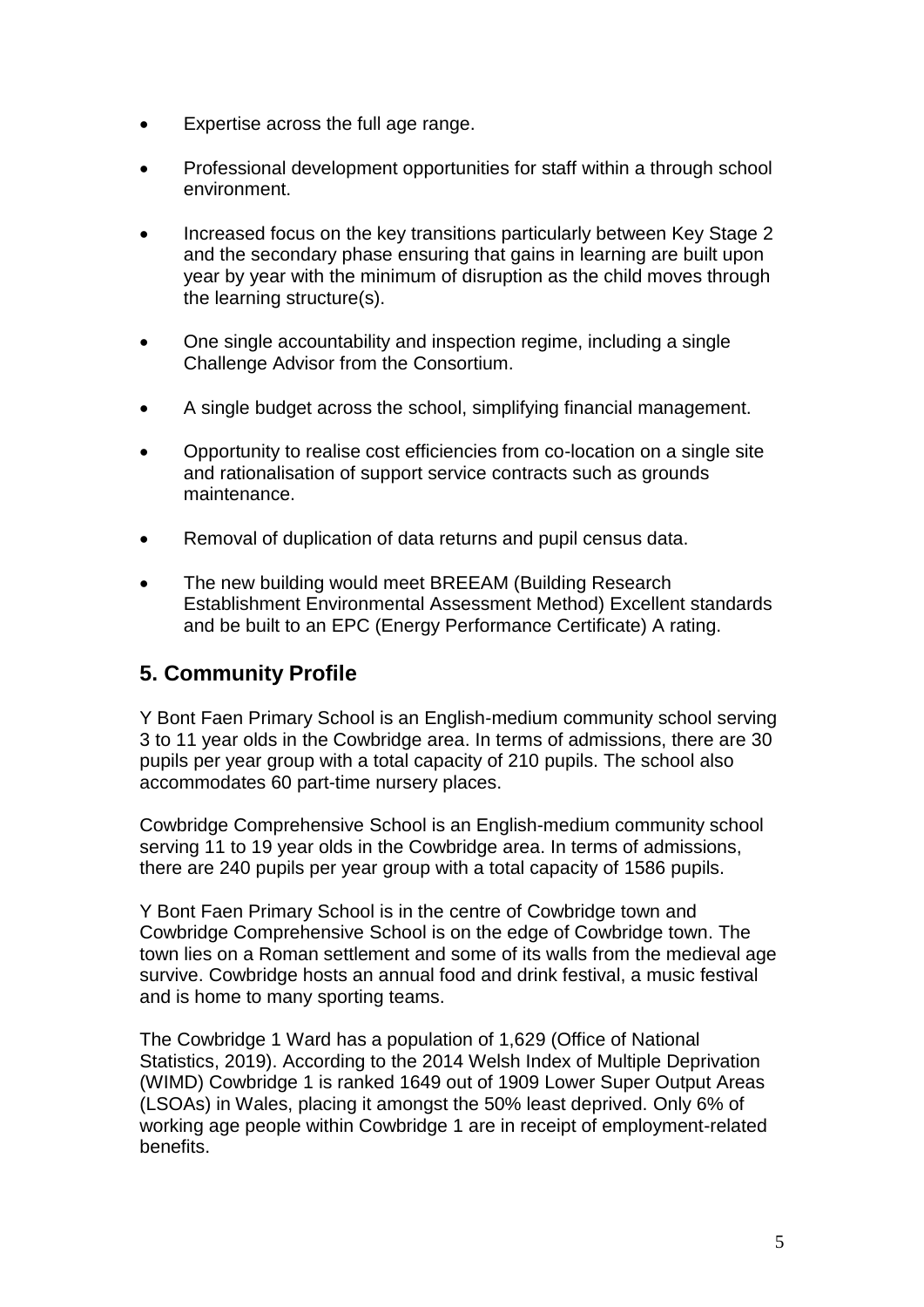#### **Housing Developments**

A number of housing developments in Cowbridge have been included in the Council's Local Development Plan 2011 - 2026. The largest of these developments being the 'Land to the north and west of Darren Close' with 475 dwellings. This development has obtained planning permission and construction has begun on site.

The projected number of pupils emanating from a development is calculated using a formula derived from census data of householders in the Vale of Glamorgan. The formula is contained within the Council's Supplementary Guidance for planning purposes.

The development in total is projected to yield around 48 nursery and 132 primary school pupils.

#### **6. Impact Assessment**

This section of the Community Impact Assessment assesses the potential impact this proposal could have on the local community. The information analysed in this process represents a snapshot of the current situation. The impact assessment is an evolving document that will continue to be developed throughout the project. Feedback received during the consultation period will be used to further inform the Community Impact Assessment, which will be presented to Cabinet as part of the Consultation Report.

| Ref.            | <b>Measure</b>                                                    |  |  |  |
|-----------------|-------------------------------------------------------------------|--|--|--|
|                 |                                                                   |  |  |  |
| CI1             | Children living in the catchment are attending their local school |  |  |  |
| Cl <sub>2</sub> | Services provided by the school for the local community,          |  |  |  |
|                 | including extra-curricular activities                             |  |  |  |
| C13             | Community facilities used regularly by the school                 |  |  |  |
| C <sub>14</sub> | Community facilities provided by and activity undertaken within   |  |  |  |
|                 | the school premises                                               |  |  |  |
| C <sub>I5</sub> | Impact on local businesses                                        |  |  |  |
| C <sub>I6</sub> | Impact on local employment                                        |  |  |  |
| CI7             | Impact on local infrastructure                                    |  |  |  |
| C <sub>18</sub> | <b>Transport arrangements</b>                                     |  |  |  |

The eight measures were assessed to identify any negative or positive impacts on the local community, and a score was applied ranging from -3 to +3 based on the balance of the evidence available.

| <b>Measure</b><br><b>Score</b> | <b>Measure Assessment</b> |
|--------------------------------|---------------------------|
| -3                             | Large deterioration       |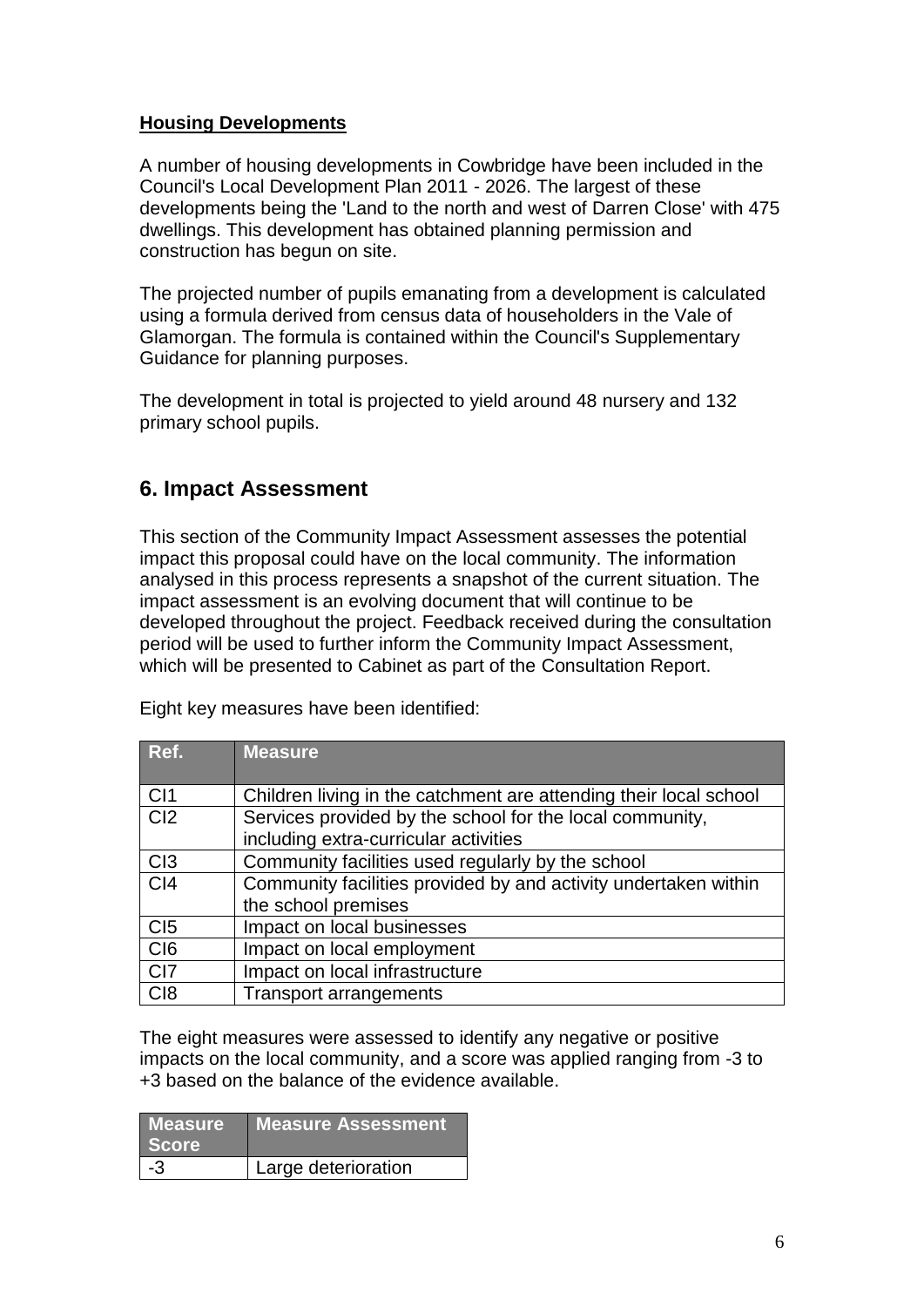| $-2$          | Moderate deterioration    |
|---------------|---------------------------|
| -1            | Slight deterioration      |
|               | No overall change         |
|               | <b>Slight Improvement</b> |
| $\mathcal{P}$ | Moderate Improvement      |
| J.            | Large Improvement         |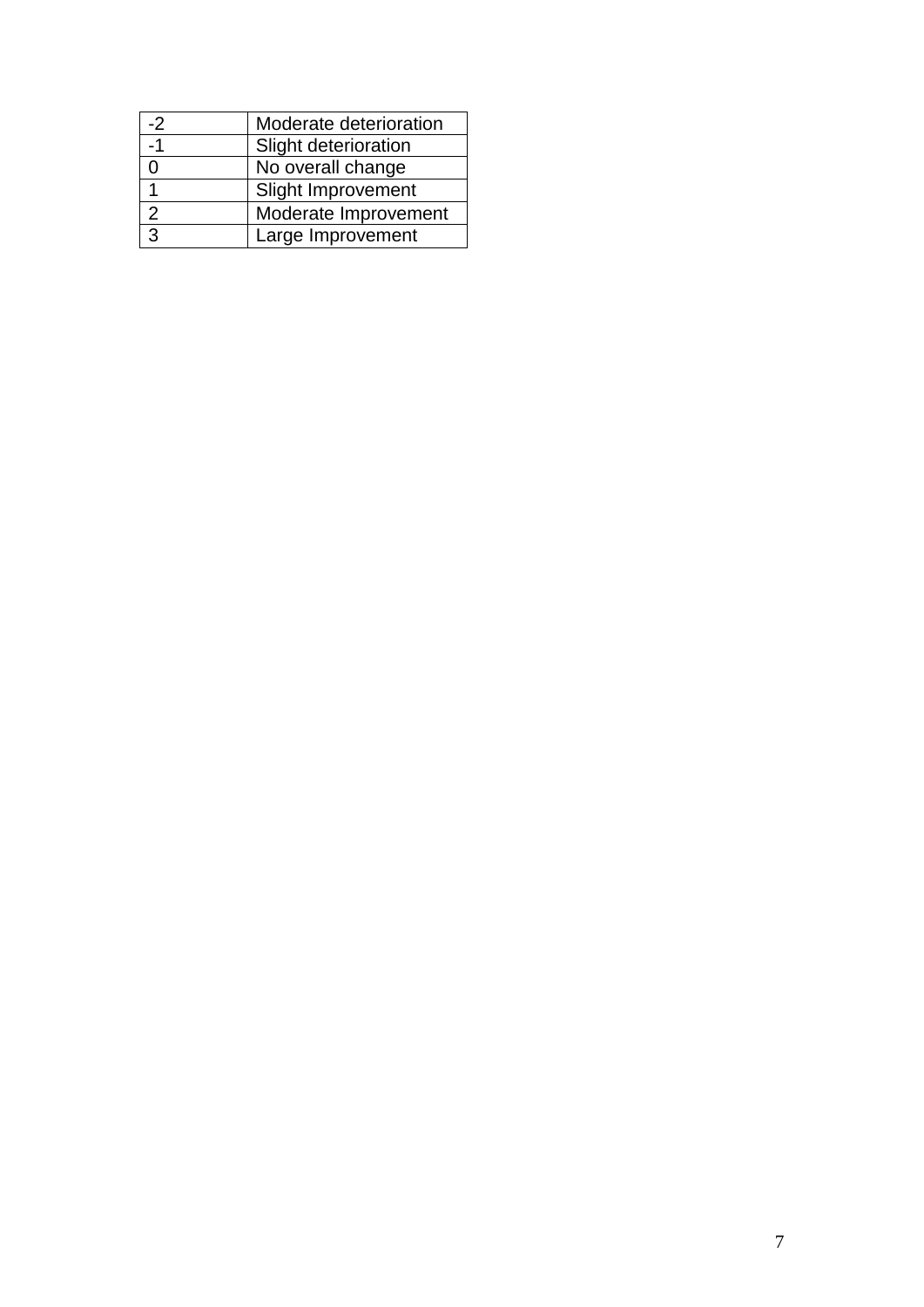| Ref.            | <b>Measure</b>                                                       | <b>Score</b> | <b>Impact of Proposed Transfer</b>                                                                                                                                                                                                                                                                                                                                                                                                                                                                                                                                                                                                                                                                                                                                                                                                                                                                                                                                                                                                                                                                                                                                                                                                                                                                                                                                                                   |
|-----------------|----------------------------------------------------------------------|--------------|------------------------------------------------------------------------------------------------------------------------------------------------------------------------------------------------------------------------------------------------------------------------------------------------------------------------------------------------------------------------------------------------------------------------------------------------------------------------------------------------------------------------------------------------------------------------------------------------------------------------------------------------------------------------------------------------------------------------------------------------------------------------------------------------------------------------------------------------------------------------------------------------------------------------------------------------------------------------------------------------------------------------------------------------------------------------------------------------------------------------------------------------------------------------------------------------------------------------------------------------------------------------------------------------------------------------------------------------------------------------------------------------------|
| C <sub>11</sub> | Children living in the catchment are<br>attending their local school | 3            | Recent housing developments have resulted in increased pupil<br>numbers in the Western Vale. Within the catchment area of Y Bont<br>Faen Primary School there are a number of new housing<br>developments. The largest of these developments being the 'Land to<br>the north and west of Darren Close' with 475 dwellings. The<br>development is projected to yield around 48 nursery and 132 primary<br>pupils. Projections indicate that Y Bont Faen Primary School would<br>not currently be able to meet this increased demand. Amalgamating<br>Y Bont Faen Primary School and Cowbridge Comprehensive School<br>and increasing the capacity by 210 primary places from September<br>2022 would result in the school being able to accommodate the<br>projected future demand from within the catchment area. If the<br>proposal was not implemented, there would be a shortfall of English-<br>medium primary school places in Cowbridge.<br>All catchment and feeder arrangements in place within the Vale of<br>Glamorgan are subject to regular review and a widespread review<br>has taken place during the academic year 2018/19. Any purposed<br>changes would be reflected in a future admission arrangements<br>consultation. Following a recent consultation exercise, the Council<br>has removed feeder arrangements for all community secondary<br>schools in the Vale of Glamorgan. |
|                 |                                                                      |              | This proposal would result in a more efficient supply and demand for<br>school places in the Cowbridge area.                                                                                                                                                                                                                                                                                                                                                                                                                                                                                                                                                                                                                                                                                                                                                                                                                                                                                                                                                                                                                                                                                                                                                                                                                                                                                         |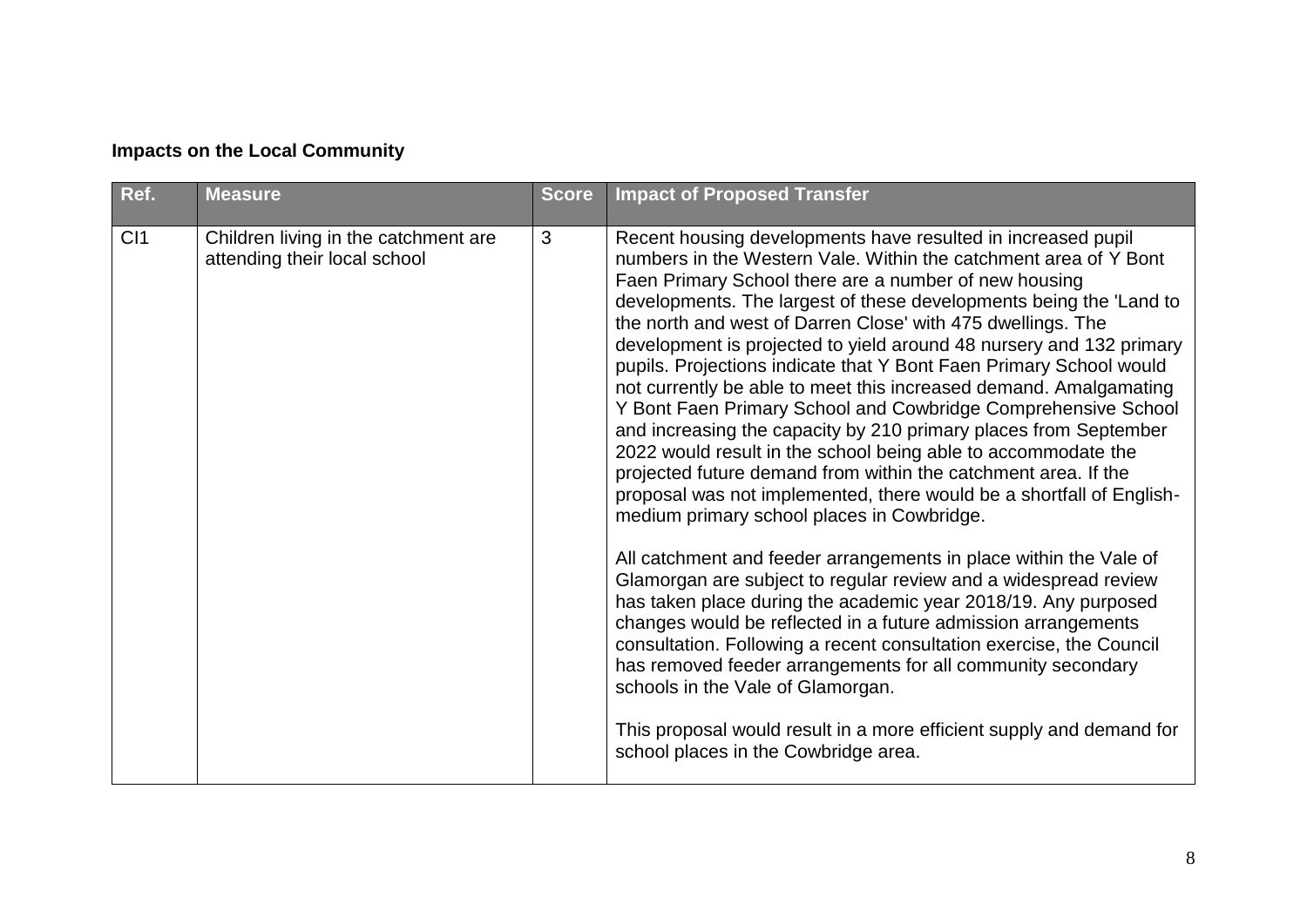| Cl <sub>2</sub> | Services provided by the school for<br>the local community, including extra-<br>curricular activities | $\overline{2}$ | Y Bont Faen Primary School currently offers a breakfast club. An<br>after-school club 'Simply Out of School' is also available, providing<br>wrap around care.<br>Y Bont Faen Primary School also runs a broad range of after-school<br>activities which include Rockin' Melodies Choir, Netball, Young<br>Reporters Club, Multi-Sports Club, Urdd Club, Textiles Club, Code<br>Club, Gardening Club and Dance Club.<br>It is intended that all existing services for children, parents and the |
|-----------------|-------------------------------------------------------------------------------------------------------|----------------|-------------------------------------------------------------------------------------------------------------------------------------------------------------------------------------------------------------------------------------------------------------------------------------------------------------------------------------------------------------------------------------------------------------------------------------------------------------------------------------------------|
|                 |                                                                                                       |                | community would continue if the proposal was to go ahead. The<br>proposal would result in increased pupil numbers which is likely to<br>result in increased demand for school services, as well as providing<br>the opportunity to expand the number of services offered. With a 3-<br>19 all through school, there is the potential to deliver additional<br>services across all age ranges.                                                                                                   |
|                 |                                                                                                       |                | The proposal forms part of Band B of the Council's 21 <sup>st</sup> Century<br>Schools Programme. This would include the creation of new state of<br>art facilities fit for the 21 <sup>st</sup> Century. A key element of the 21 <sup>st</sup> Century<br>Schools Programme is the provision of community facilities.                                                                                                                                                                          |
|                 |                                                                                                       |                | Services provided by Cowbridge Comprehensive School will remain<br>unchanged as a result of this proposal. However, there would be an<br>opportunity for services to be delivered across the secondary and<br>primary phases with the implementation of a 3-19 all through school.                                                                                                                                                                                                              |
| C13             | Community facilities used regularly by<br>the school                                                  | $\mathbf 0$    | Y Bont Faen Primary School regularly uses the following community<br>facilities:                                                                                                                                                                                                                                                                                                                                                                                                                |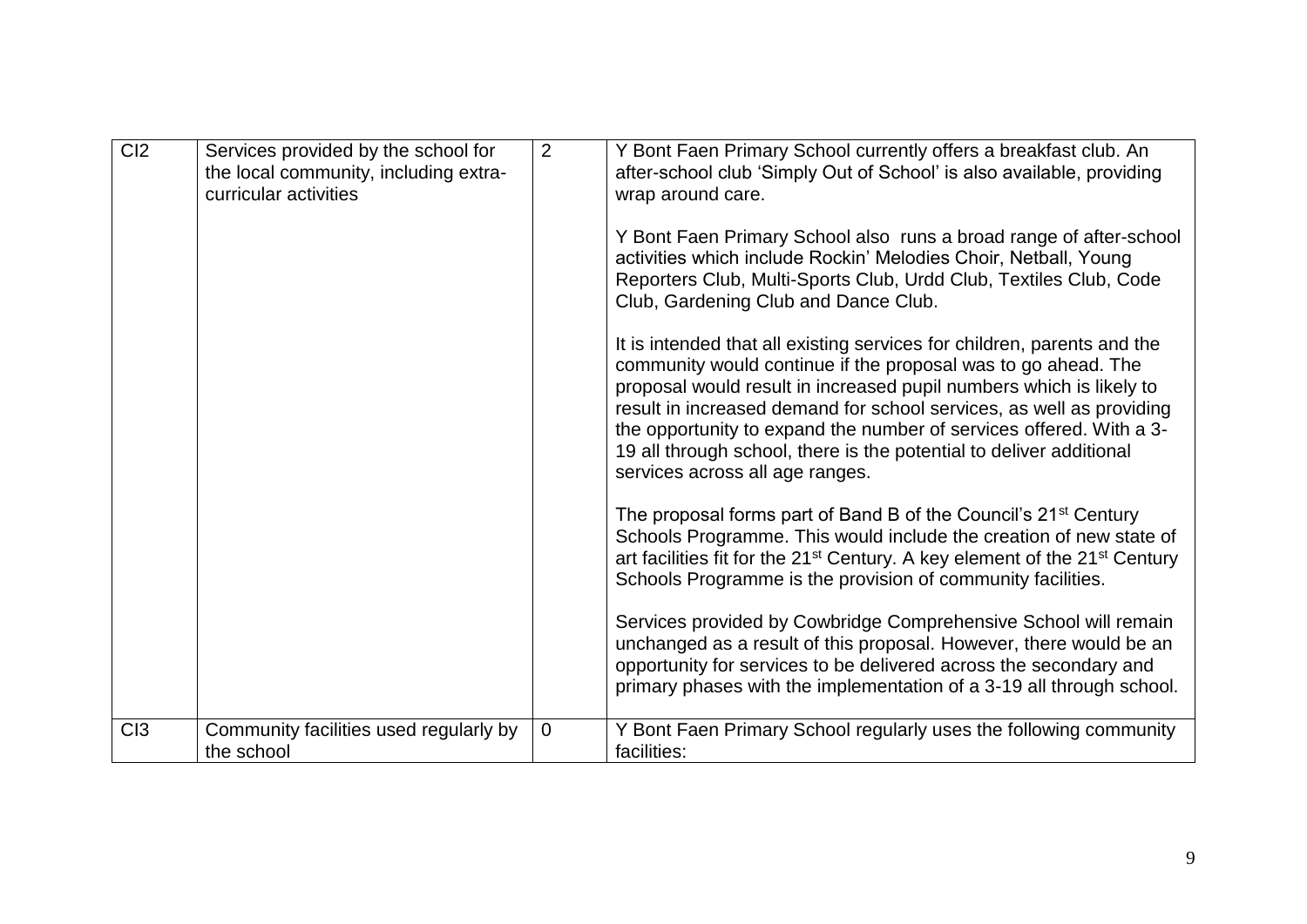| • the park, not only for recreational purposes but to study<br>wildlife and nature, as well as for art;<br>the High Street for geographical purposes;<br>local Churches;<br>• The Town Hall;<br>the wildlife pond and physic garden;<br>St. Quentin's Castle;<br>the River Thaw;<br>visits to the shops e.g. Fablas, Waitrose, Tesco and The Gem<br>offices; and the Library.<br>Y Bont Faen Primary School regularly attends local community<br>events where the choir performs. The school regularly visits local<br>residential and nursing homes to sing, help with gardening, play<br>games and share learning with residents.               |
|---------------------------------------------------------------------------------------------------------------------------------------------------------------------------------------------------------------------------------------------------------------------------------------------------------------------------------------------------------------------------------------------------------------------------------------------------------------------------------------------------------------------------------------------------------------------------------------------------------------------------------------------------|
| Currently a MUGA (Multi Use Games Area) is shared between Y<br>Bont Faen Primary School and Ysgol Iolo Morganwg which is located<br>between these two primary school sites. The proposal reduces the<br>need for Y Bont Faen Primary School to use this MUGA and so<br>Ysgol Iolo Morganwg may benefit from greater access to this facility.<br>A MUGA would be provided on the proposed primary site exclusively<br>for the primary phase to use.<br>The Council notes that the proposed site would increase the travel<br>distance to some community facilities. However, these would still be<br>within walking distance from the school site. |
|                                                                                                                                                                                                                                                                                                                                                                                                                                                                                                                                                                                                                                                   |
|                                                                                                                                                                                                                                                                                                                                                                                                                                                                                                                                                                                                                                                   |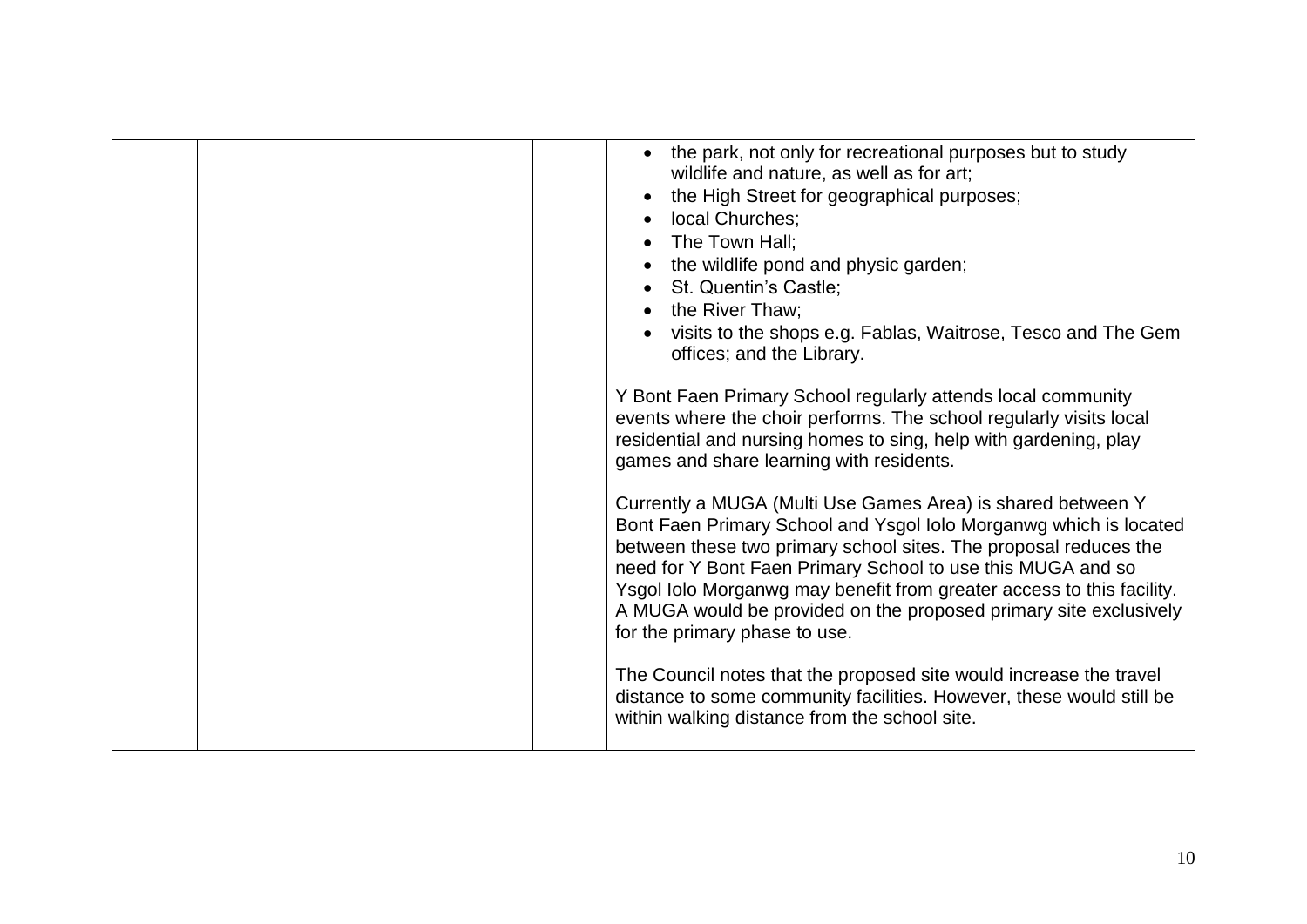| C <sub>14</sub> | Community facilities provided by and<br>activity undertaken within the school<br>premises | $\overline{2}$ | The running track at Y Bont Faen Primary School is available for<br>community use, as well as the main hall, which is currently used for<br>Karate. Ysgol Iolo Morganwg host their Sports Day on Y Bont Faen<br>playing fields.                                                                                                                                                                                                                                          |
|-----------------|-------------------------------------------------------------------------------------------|----------------|--------------------------------------------------------------------------------------------------------------------------------------------------------------------------------------------------------------------------------------------------------------------------------------------------------------------------------------------------------------------------------------------------------------------------------------------------------------------------|
|                 |                                                                                           |                | Local volunteers and businesses support the schools by sharing<br>knowledge and skills. The local community are also actively involved<br>in fundraising for the schools.                                                                                                                                                                                                                                                                                                |
|                 |                                                                                           |                | A key aim of the 21 <sup>st</sup> Century Schools Programme is to ensure<br>school facilities are developed to meet the needs of the local<br>community. Members of the local community would be involved<br>throughout the development of the plans for the new school building<br>to ensure services meet the needs of the community and enhance<br>the facilities available.                                                                                          |
|                 |                                                                                           |                | Moving the school to the Cowbridge Comprehensive site could open<br>up the existing facilities at the site to a greater proportion of the<br>community. Current facilities available for the community to book at<br>the Cowbridge Comprehensive site include a 3G All Weather Pitch,<br>MUGA, sports hall, drama theatre, and meeting rooms.                                                                                                                            |
|                 |                                                                                           |                | No decisions have been made in respect of the future use of the<br>current Y Bont Faen Primary School site and buildings. If the<br>proposals outlined in the document are implemented, all options<br>would be considered, including designating the site as surplus or<br>exploring alternative educational uses. Any future development of the<br>site will be managed in accordance with the relevant council policy<br>and its statutory and fiduciary obligations. |
|                 |                                                                                           |                |                                                                                                                                                                                                                                                                                                                                                                                                                                                                          |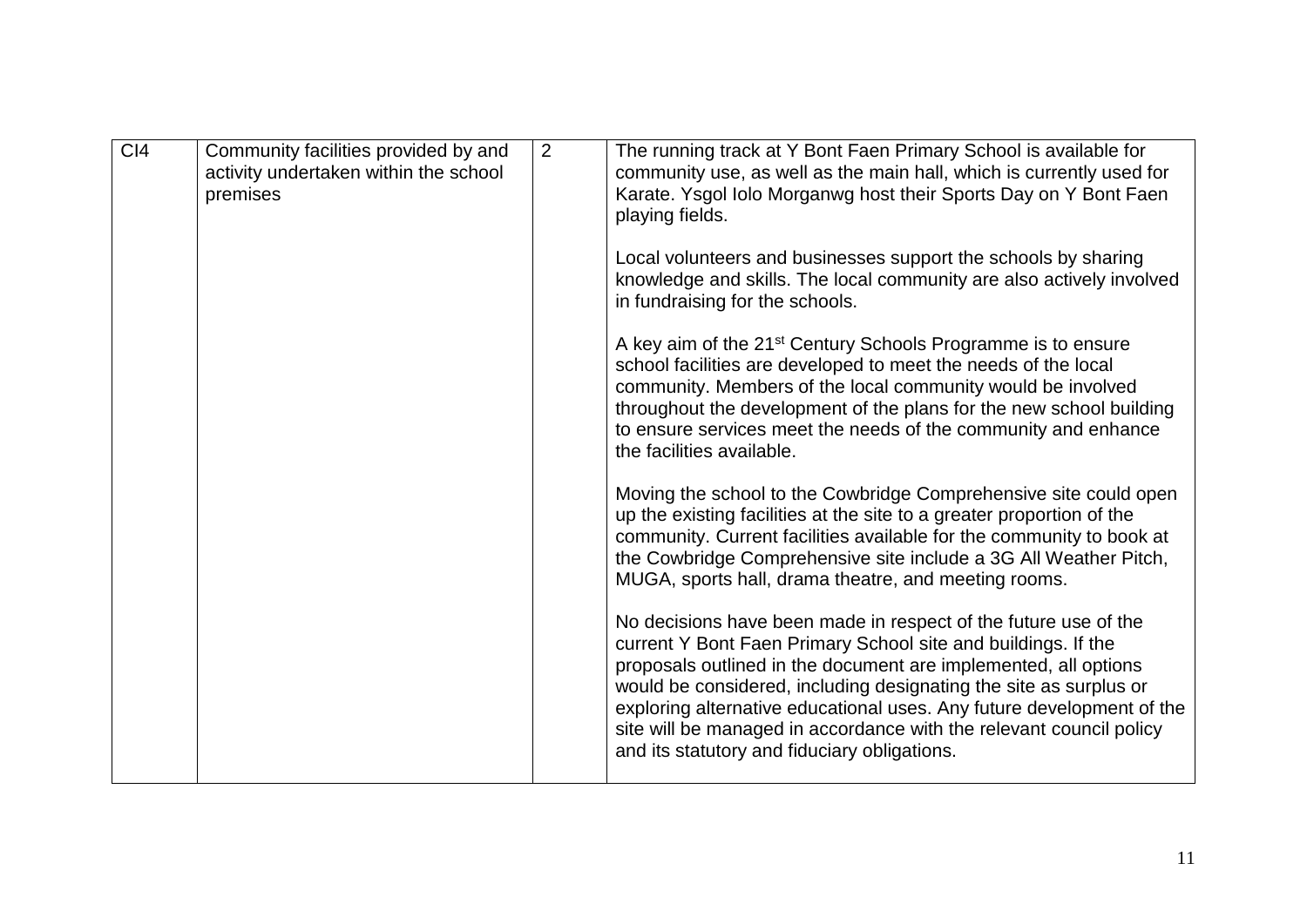| CI5             | Impact on local businesses     | 0 | Y Bont Faen Primary School has close links with local branches of<br>Tesco and Waitrose. These businesses have aided fundraising<br>activities, including supporting the development of the school's forest<br>area. These links also provide educational opportunities and venues<br>for carol singing at Christmas time. These links would be maintained<br>as the proposed site is 0.689 miles from the existing site.                                                                                                                                                                                                                                                                                                                               |
|-----------------|--------------------------------|---|---------------------------------------------------------------------------------------------------------------------------------------------------------------------------------------------------------------------------------------------------------------------------------------------------------------------------------------------------------------------------------------------------------------------------------------------------------------------------------------------------------------------------------------------------------------------------------------------------------------------------------------------------------------------------------------------------------------------------------------------------------|
| CI <sub>6</sub> | Impact on local employment     | 2 | The governing body of Cowbridge Comprehensive School would be<br>responsible for developing a staffing structure for the all-through<br>school and certain roles, such as the Headteacher of the primary<br>phase, may be re-designated. Any proposed changes to staffing<br>would be subject to full consultation with staff and the relevant trades<br>unions where necessary.<br>The purpose of the proposal is not to reduce the number of staff. In<br>fact, the proposal would lead to an increase in employment<br>opportunities at the school as additional pupil numbers would lead to<br>growth in future staffing levels.<br>There may also be professional development opportunities for staff<br>within an all-through school environment. |
| CI <sub>7</sub> | Impact on local infrastructure |   | Access to Y Bont Faen Primary School is currently via a cul-de-sac.<br>This causes congestion and inconvenience to local residents at drop-<br>off and pick-up times. Transferring the school to a new site would<br>benefit residents around the current site. It may also have an indirect<br>benefit to the adjacent Ysgol Iolo Morganwg site as congestion in the<br>area would be reduced.                                                                                                                                                                                                                                                                                                                                                         |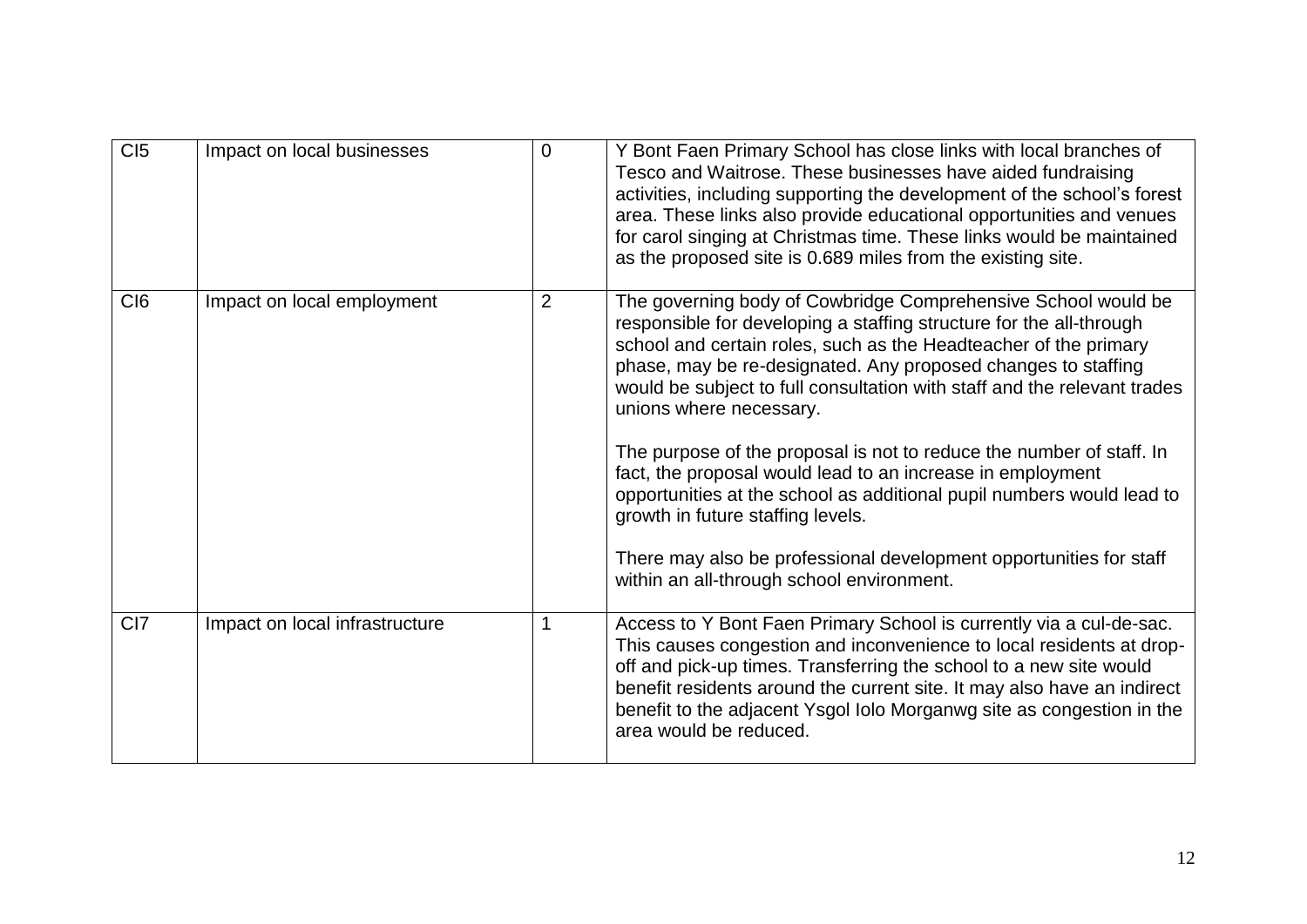|                 |                               | Increasing the number of primary school places available within the<br>catchment area would reduce longer journeys to alternative primary<br>schools.<br>Should this proposal be implemented, traffic and transport<br>implications at the Cowbridge Comprehensive site would be<br>considered as part of the Transport Assessment required to achieve<br>building works planning consent. This would ensure transport<br>implications are factored into the design of the new school.                                                                                     |
|-----------------|-------------------------------|----------------------------------------------------------------------------------------------------------------------------------------------------------------------------------------------------------------------------------------------------------------------------------------------------------------------------------------------------------------------------------------------------------------------------------------------------------------------------------------------------------------------------------------------------------------------------|
| C <sub>18</sub> | <b>Transport arrangements</b> | The Council has a statutory duty to provide free school transport for<br>pupils of statutory school age who reside beyond walking distance to<br>the nearest appropriate school. In accordance with 'The Learner<br>Travel (Wales) Measure 2008'.<br>"This is defined as more than 2 miles to the nearest suitable school<br>for Primary Pupils and more than 3 miles for Secondary School<br>Pupils. Distances are measured by the nearest available walking<br>route."                                                                                                   |
|                 |                               | Some pupils living closer to the current school site would have<br>slightly further to travel. There are no pupils currently entitled to free<br>school transport at Y Bont Faen Primary School. As the proposed<br>site is 0.689 miles from the existing school, it is unlikely that<br>entitlement to free school transport would be significantly impacted.<br>The majority of pupils from Y Bont Faen go on to attend Cowbridge<br>Comprehensive as their secondary school. The proposal may benefit<br>families with children attending both schools as they would be |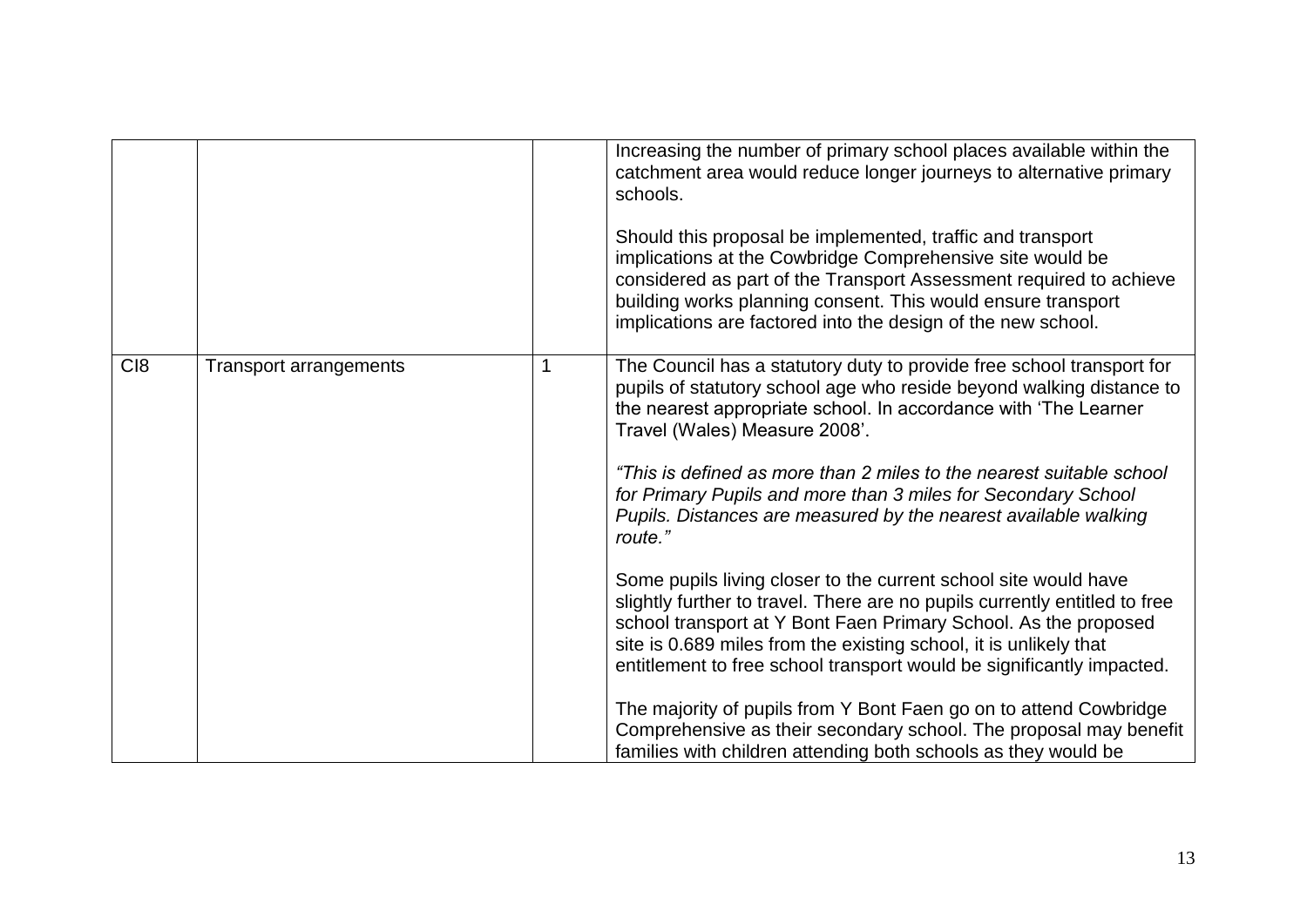| transported to a single site.                                                                                                                                                                                                               |
|---------------------------------------------------------------------------------------------------------------------------------------------------------------------------------------------------------------------------------------------|
| There may be traffic implications as a result of the school's increased<br>capacity on the Cowbridge Comprehensive site. A full Transport<br>Assessment would be undertaken as part of the planning process if<br>this proposal progresses. |